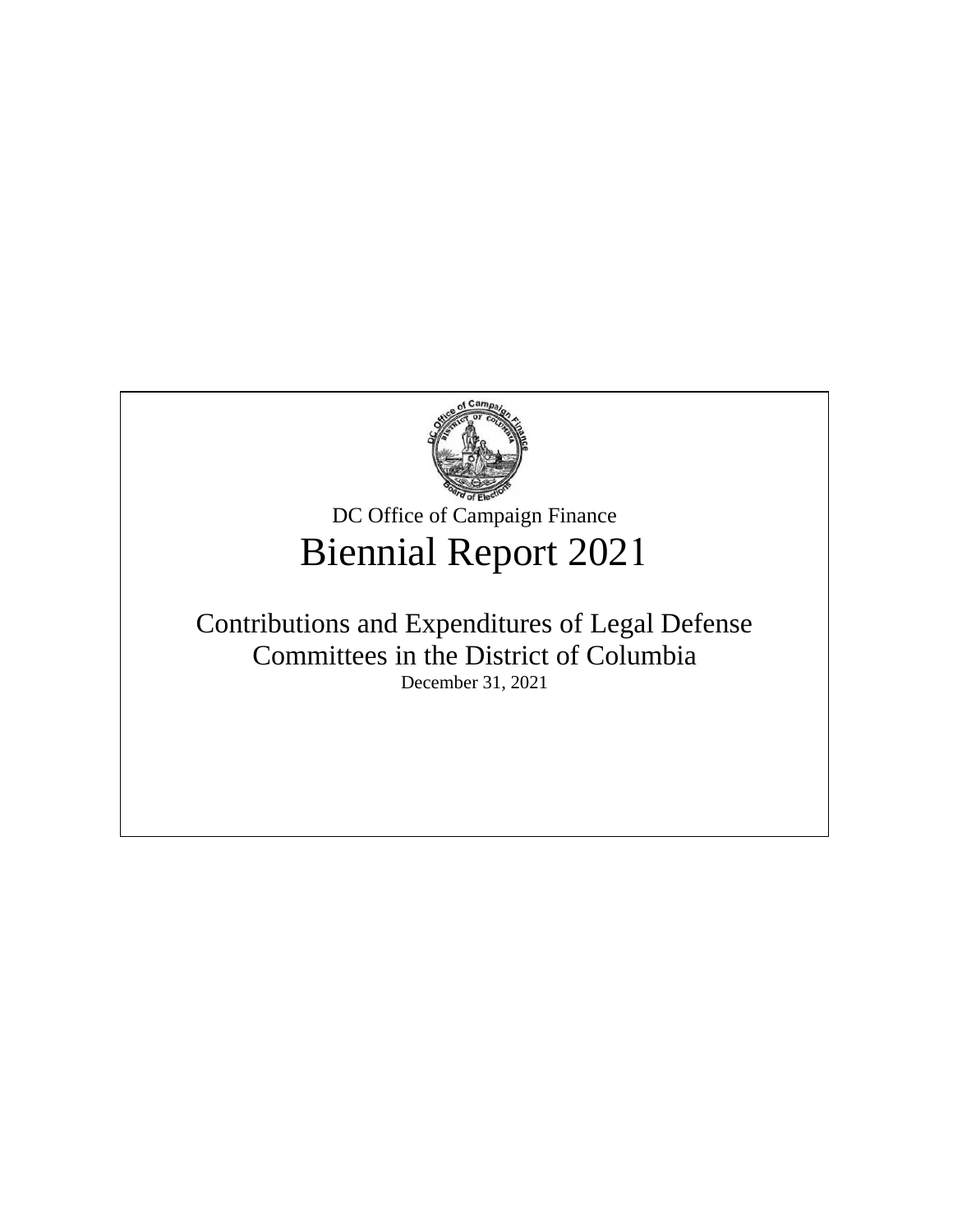## **TABLE OF CONTENTS**

#### **ORDER OF CONTENTS**

Expenditures by Purpose, Contributions by Donor Type, and Contributions by Amount for Legal Defense Committees

| <b>Office</b> | <b>Committee Name</b> | Page No. |
|---------------|-----------------------|----------|
|               |                       |          |

Council Ward 2

 [D.C. Legal Defense Committee for Jack Evans](#page-2-0) 1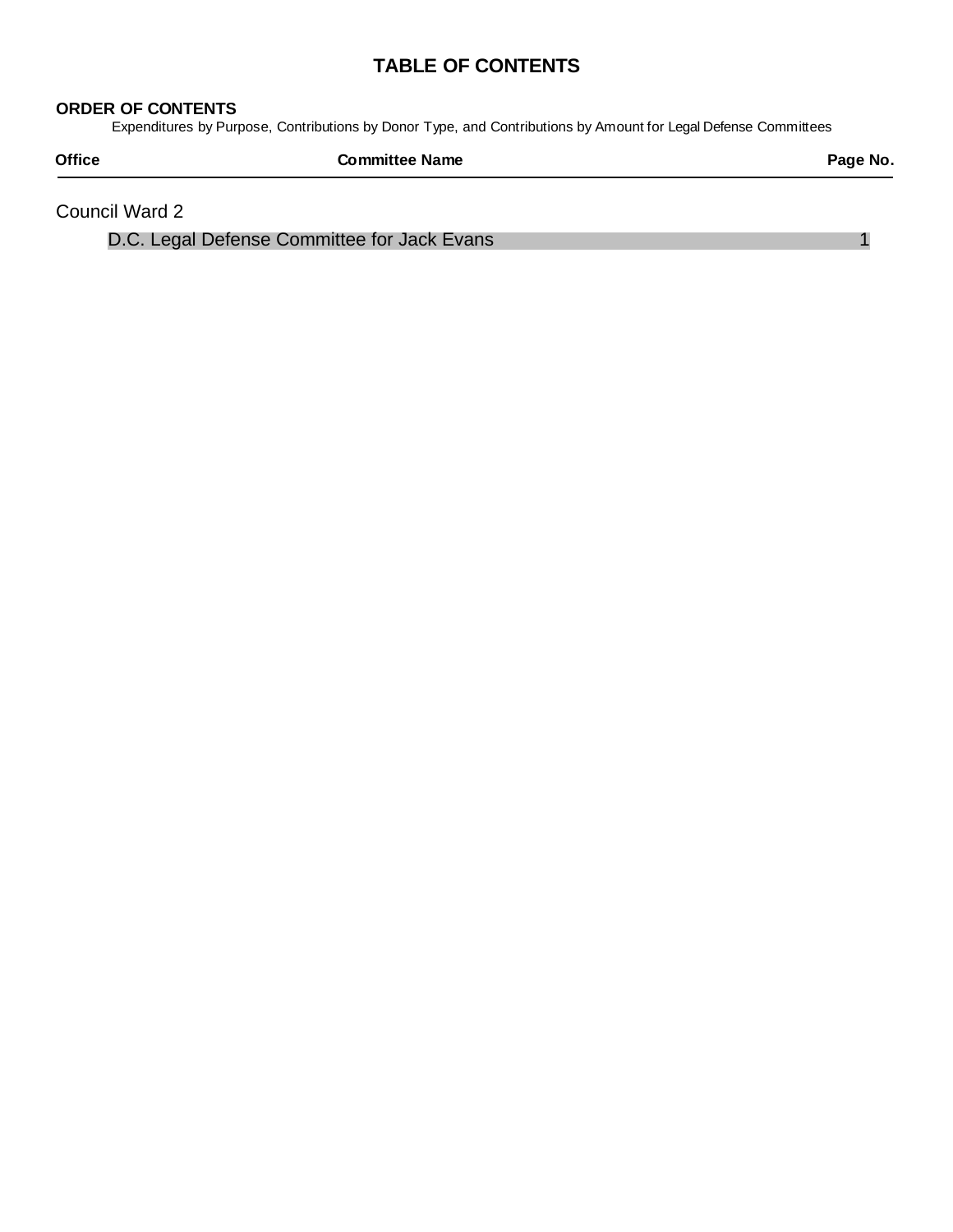#### <span id="page-2-0"></span>**2021 Biennial Report - Legal Defense Committee**

**Summary of Expenditures by Purpose for D.C. Legal Defense Committee for Jack Evans, Council Ward 2**



Note: This Graph depicts the summary of the expenditures by purpose reported by D.C. Legal Defense Committee for Jack Evans, Council Ward 2 The expenditures are presented in percentage terms by General Operating Expenditures, Transfers to Other Authorized Political Committees, Loan Repayments, Refunds of Contributions, Other Expenditures, and Offsets to Receipts

General Operating Expenditures may include each expenditure made for Accounting Services, Advertising, Bank Fees, Campaign Events/Fund Raising, Campaign Materials and Supplies, Candidate Loan Re-payment, Catering/Refreshments, Computer Supplies/Equipment, Consultng Services, Equipment Purchases/Rental, In-Kind, Office Maintenance, Office Rental, Office Supplies/Furniture, Other Loan Repayment, Petty Cash, Polling/Mailing Lists, Postage/Shipping/Courier Rates, Printng/Copying, Salary/Stpend, Telephone/Communicaton, Trash/Poster Removal, Travel/Vehicle Expense, Utlity Expense, and other Expenses.

Transfers to other Authorized Political Committees.

Loan Repayments.

Refunds of Contributions may include each contribution Refund to Individuals, Organizations, Political Party Committees, and other Political Commitees (PACs).

Other Expenditures may include all expenditures other than the afore-mentoned, which may include Independent Expenditures made by persons expressly advocating the election or defeat of a clearly identified candidate, which are made without cooperation or consultation with any candidate and/or authorized committee and/or agent of the candidate; Donations to Charities, Churches, Political Committees, Scholarship and Statehood Funds; Payments to the Internal Revenue Service and for Fines; and Tickets to Events.

Offsets to Receipts may include Refunds, Rebates, Returned Checks, Non-Sufficient Fund Fees, and other Offsets to Operating Expenditures.

**Disclaimer :** The information presented in the 2021 Biennial Report was taken directly from reports of receipts and expenditures filed by the candidates and political committees; afterward formatted into the applicable graphs and charts.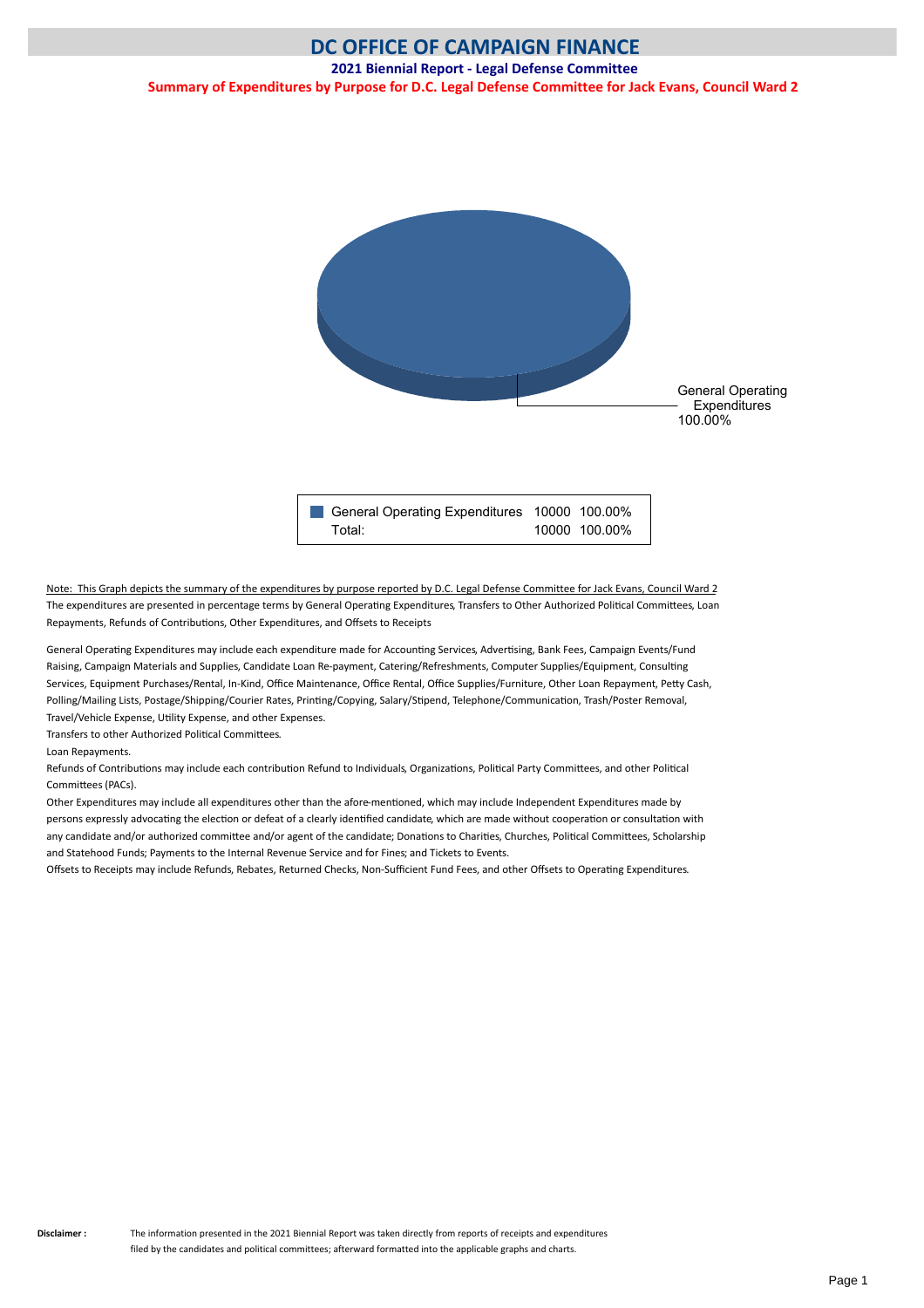### **Summary of Expenditures by Purpose for D.C. Legal Defense Committee for Jack Evans, Council Ward 2**

| <b>Purpose</b>                        | <b>Total Expenditure</b> |
|---------------------------------------|--------------------------|
| <b>General Operating Expenditures</b> | \$10,000.00              |
| <b>Grand Total</b>                    | \$10,000.00              |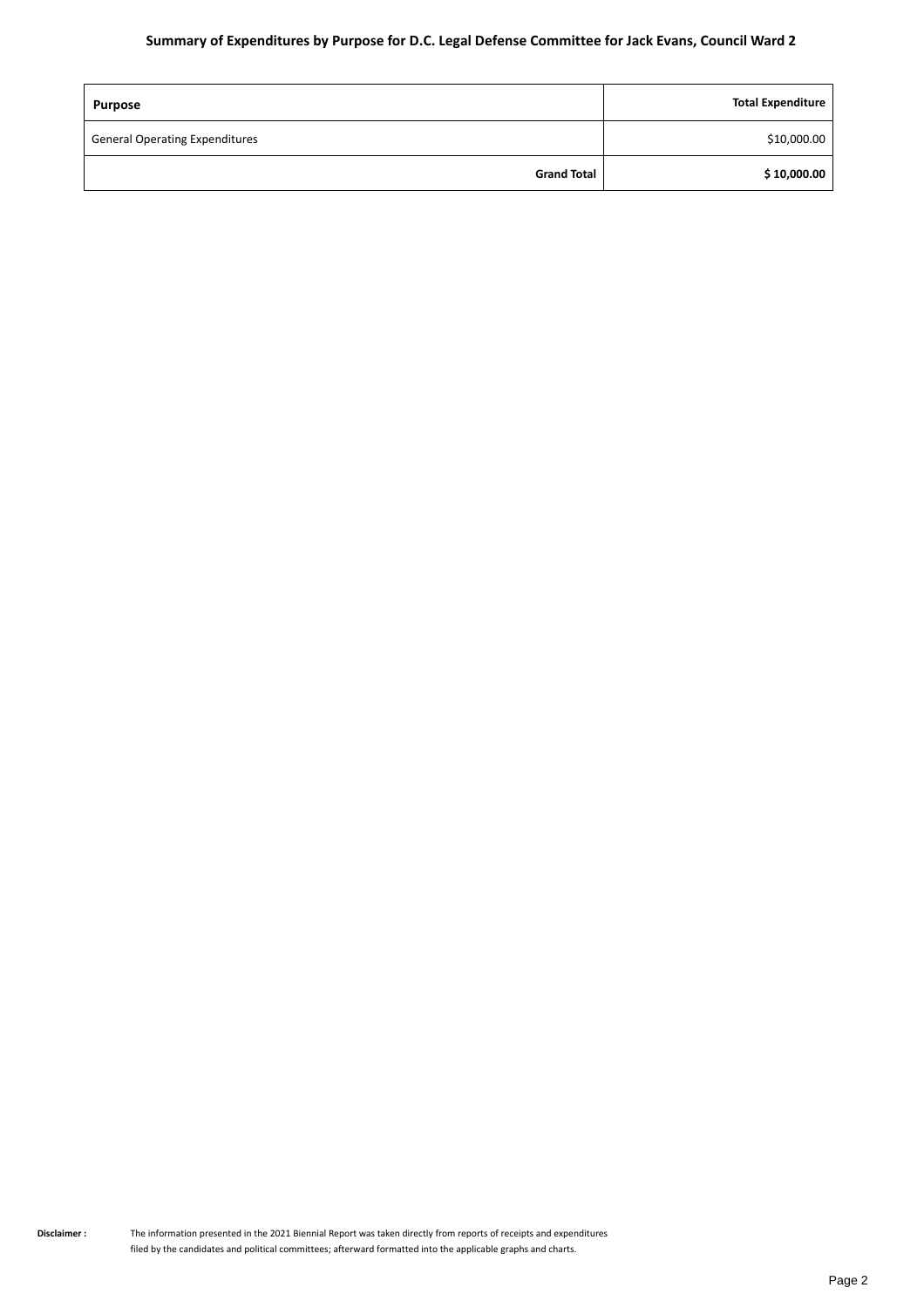#### **General Operating Expenditures**



| <b>Purpose</b> | <b>Total Expenditures</b> |
|----------------|---------------------------|
| Consultant     | \$10,000.00               |
| <b>Total</b>   | \$10,000.00               |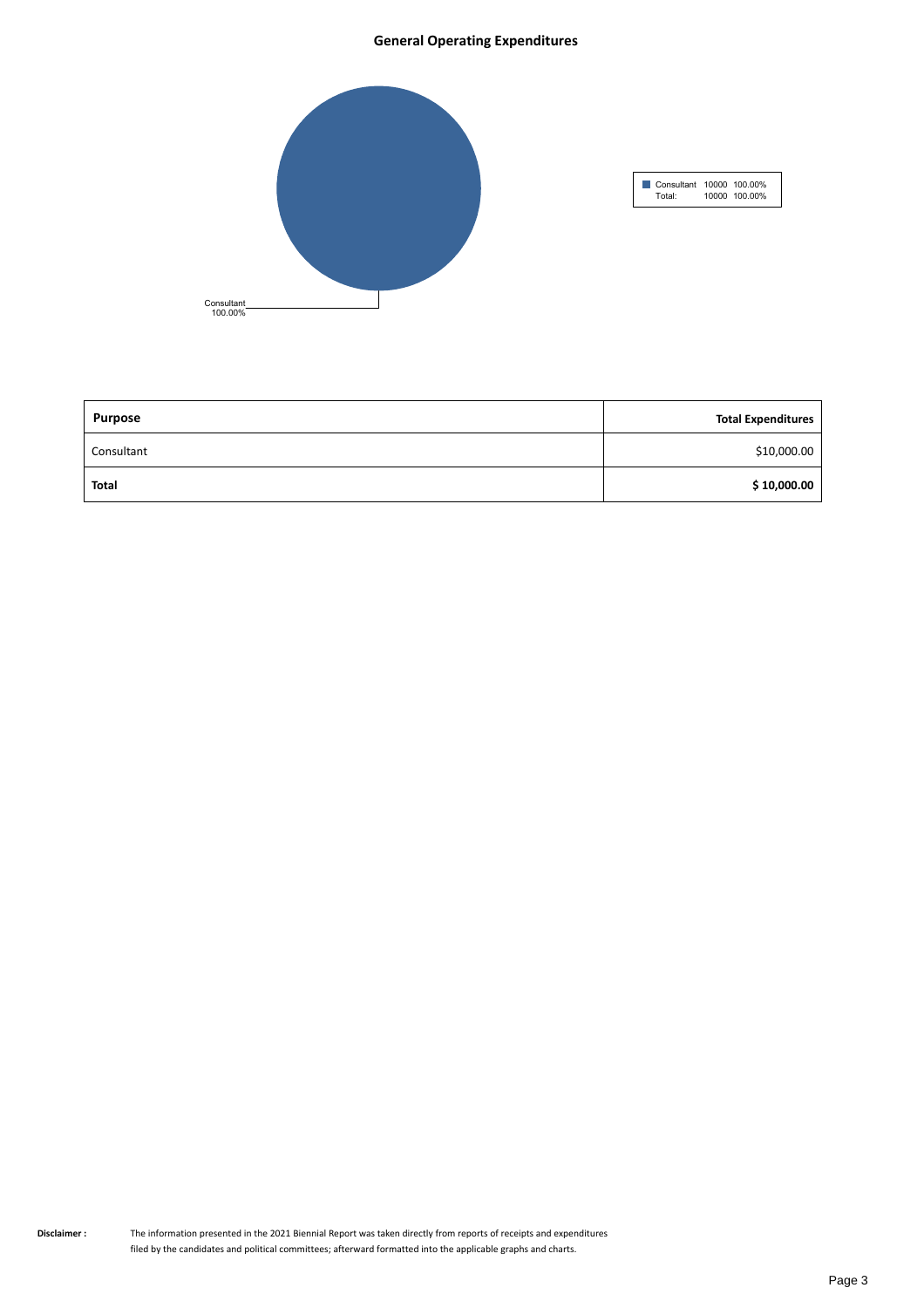| D.C. Legal Defense Committee for Jack Evans, Council Ward 2 |                              |                     |  |
|-------------------------------------------------------------|------------------------------|---------------------|--|
| Consultant                                                  |                              |                     |  |
| <b>Payee Name</b>                                           | <b>Amount of Expenditure</b> | Date of Expenditure |  |
| Winston & Strawn L.L.P.                                     | \$5,000.00                   | 01/15/2020          |  |
| Winston & Strawn L.L.P.                                     | \$5,000.00                   | 08/27/2020          |  |
| Subtotal                                                    | \$10,000.00                  |                     |  |
| Percentage or Total Expenditures                            | 100.00%                      |                     |  |
| <b>Total</b>                                                | \$10,000.00                  |                     |  |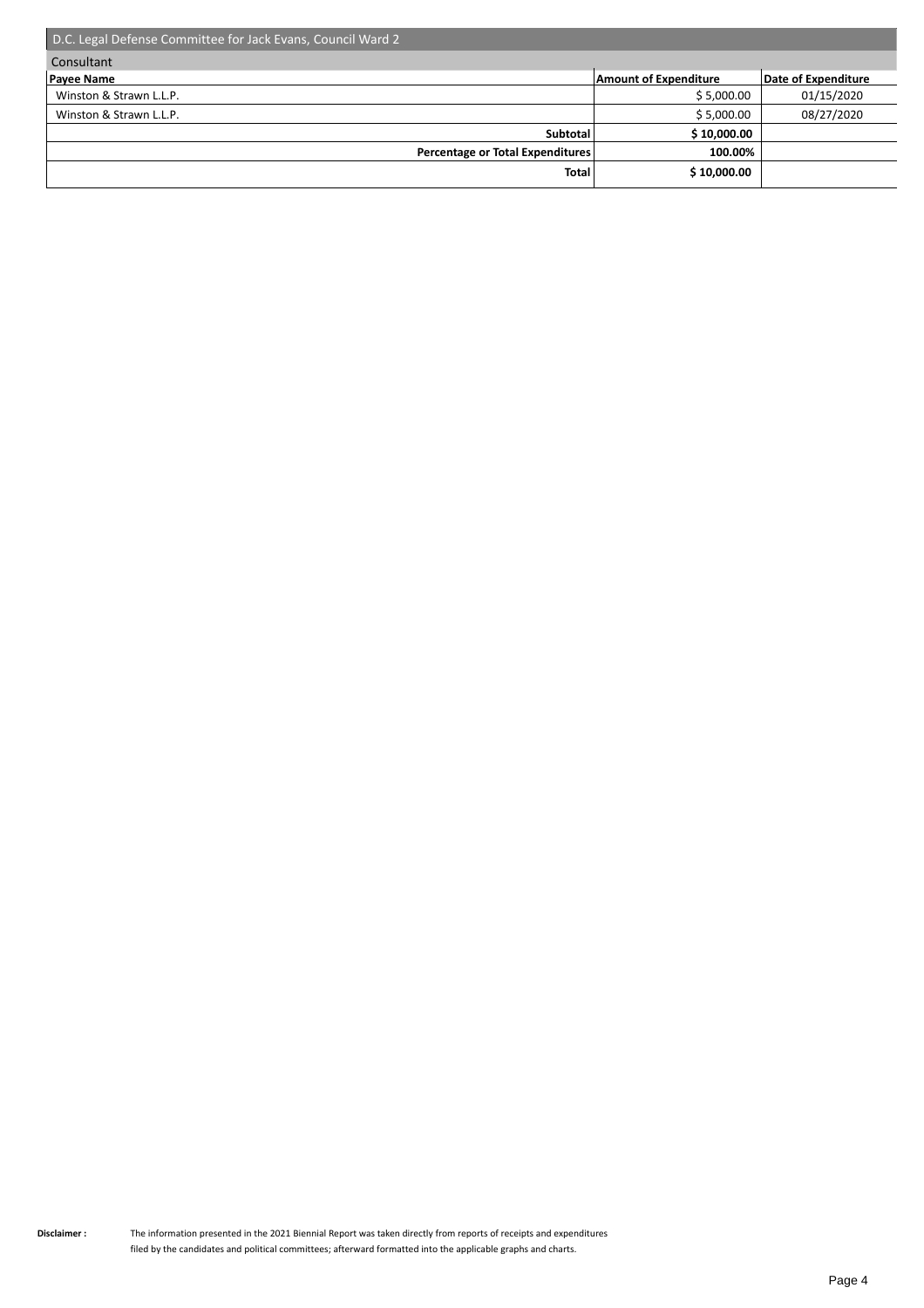### **2021 Biennial Report - Legal Defense Committee by Donor Type**

**Summary of Contributions by Donor Type For D.C. Legal Defense Committee for Jack Evans, Council Ward 2**





Note: This Graph depicts the summary of the contributons by donor categories reported by the D.C. Legal Defense Commitee for Jack Evans, Council Ward 2 Legal Defense Commitee

The contributons are presented in percentage terms by donor categories, and may include each contributon received from Businesses, Corporatons, Corporate Sponsored Politcal Acton Commitees, Individuals, Labor Sponsored Politcal Acton Commitees, Politcal Party Commitees, Partnerships, and the Candidate. The summary may also note Other Receipts reported, such as Dividends, Interest, Refunds, and Rebates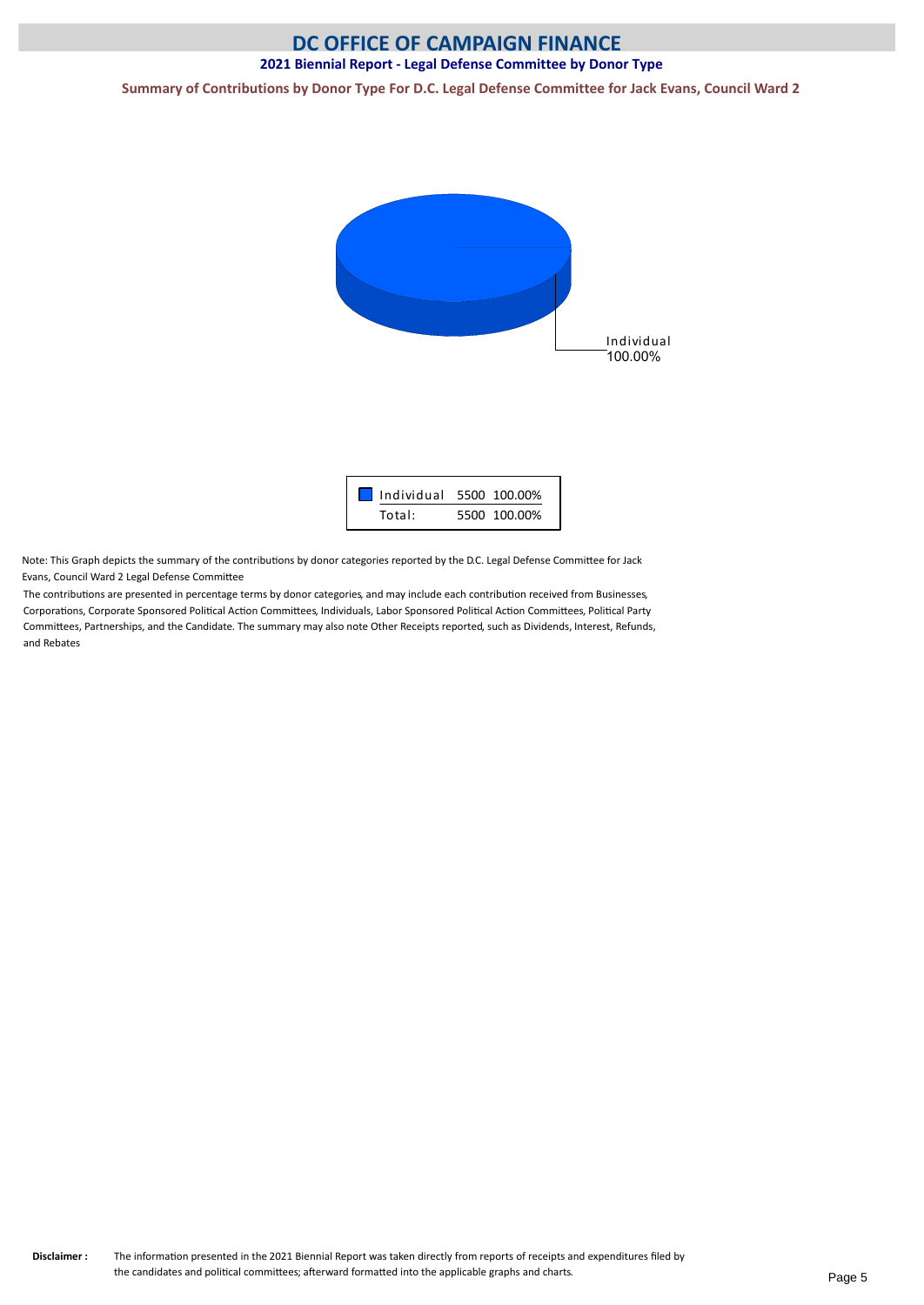**2021 Biennial Report - Legal Defense Committee by Donor Type**

**Summary of Contributions by Donor Type For D.C. Legal Defense Committee for Jack Evans, Council Ward 2**

| D.C. Legal Defense Committee for Jack Evans, Council Ward 2 |            |                 |  |
|-------------------------------------------------------------|------------|-----------------|--|
| Individual                                                  |            |                 |  |
| <b>Contributor's Name</b>                                   | Amount     | Date of Receipt |  |
| James Abdo                                                  | \$500.00   | 02/07/2020      |  |
| Joseph Carney                                               | \$2,000.00 | 09/01/2020      |  |
| Mary Greenan                                                | \$1,000.00 | 02/07/2020      |  |
| William Dean                                                | \$2,000.00 | 02/07/2020      |  |
| <b>Subtotal</b>                                             | \$5,500.00 |                 |  |
| Percentage of Total Contribution                            | 100.00%    |                 |  |
| Total                                                       | \$5,500.00 |                 |  |